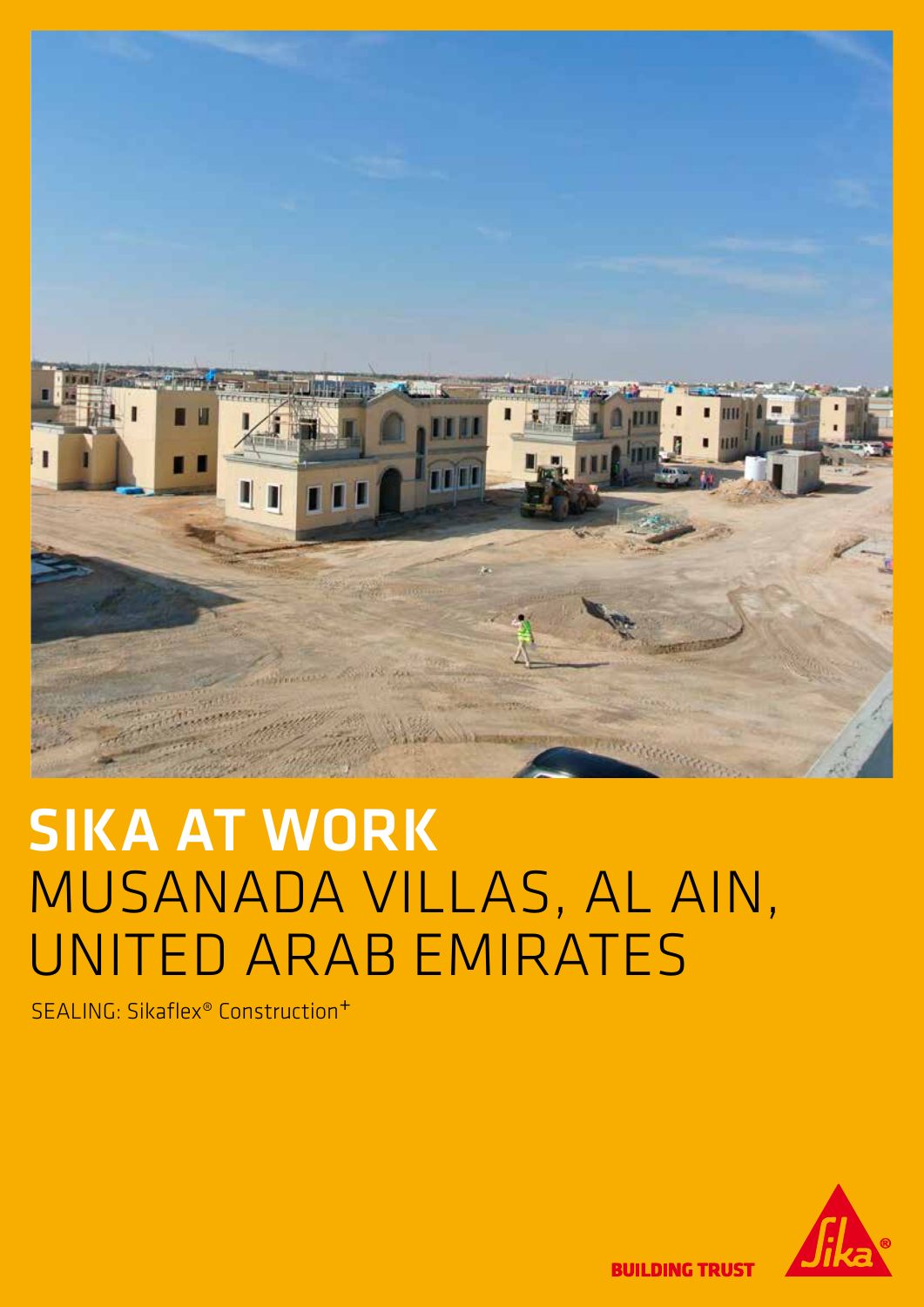## Sikaflex® Construction+

Sika's reliable and durable solution for joint sealing under demanding conditions

#### PROJECT DESCRIPTION

Project name: Musanada Villa Project Location: Al Ain, United Arabic Emirates Construction year: 2013 – 2014 Construction type: Precast elements Project size: 2'000 villas, 200'000 foil packs 600 ml

#### PROJECT REQUIREMENTS

Price competitive joint sealant meeting requirements of ASTM C 920 class 35 with good application and curing properties at temperatures up to 45°C. Additionally the contractor was asking for technical training as well as inspections on site.

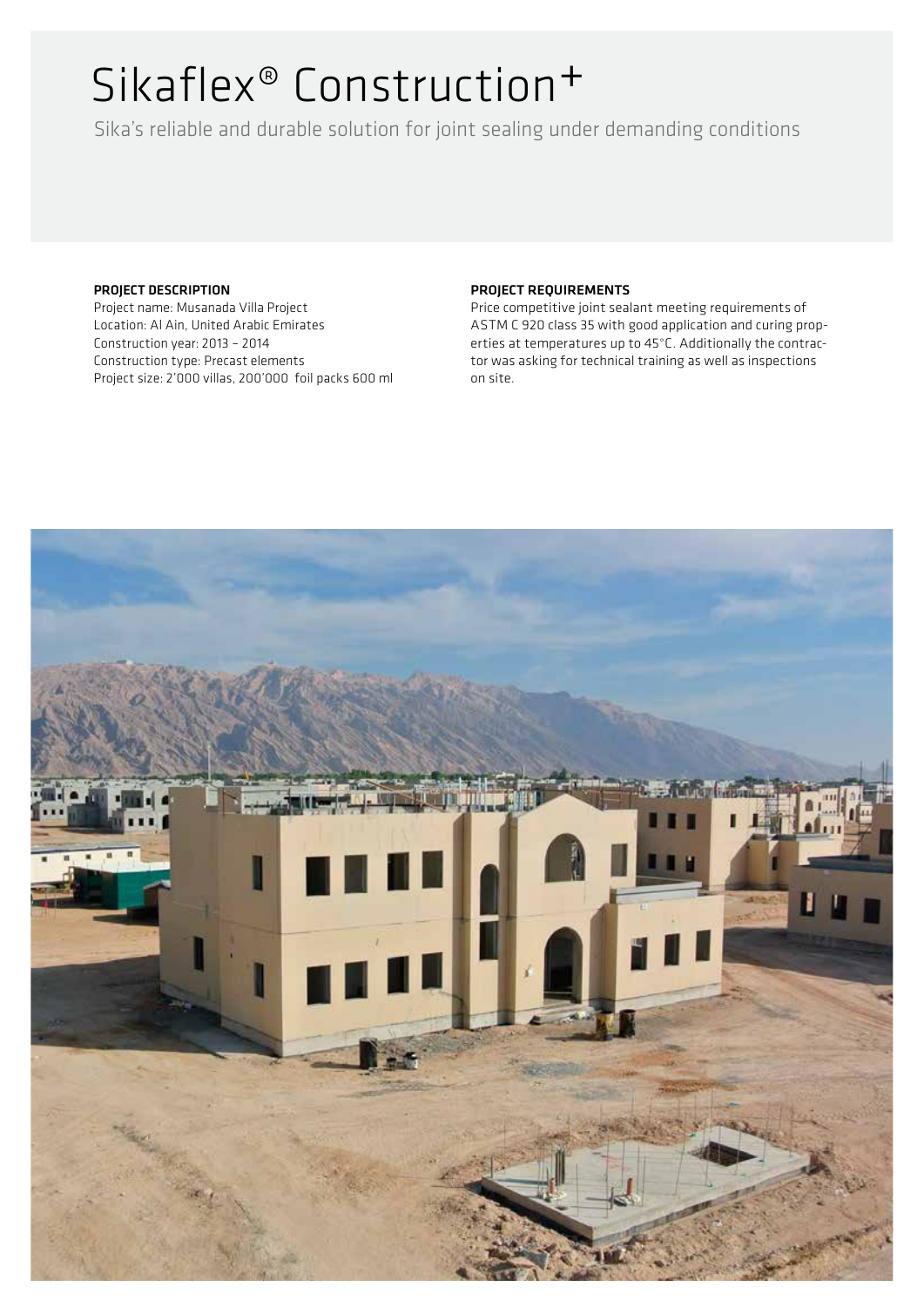#### SIKA SOLUTIONS

Sikaflex® Construction+ met all requirements of both the contractor and the owner. With the new i-Cure technology bubble-free curing can be ensured even at very high temperatures combined with high relative humidity.

Thanks to Sika's well trained staff on-site trainings for applicators could be offered which was one of the USP's making the difference.

Overall Sikaflex® Construction+ proved to be the sealant of choice in this demanding application, with consistent performance in high temperatures and joint variations.